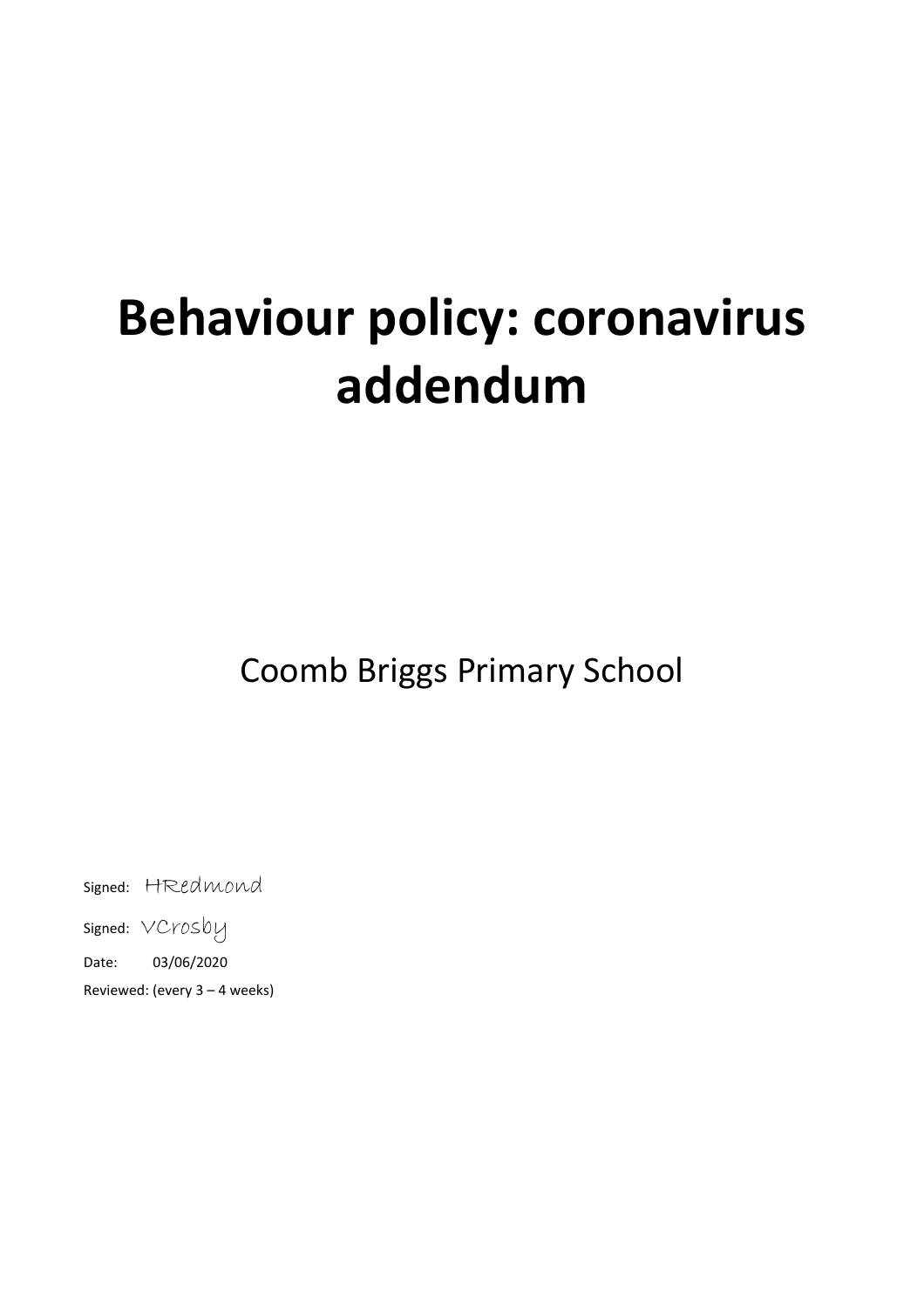## **Contents**

## <span id="page-1-0"></span>**1. Scope**

This addendum applies until further notice.

Unless covered in this addendum, our normal behaviour policy continues to apply.

We may need to amend or add to this addendum as circumstances or official guidance changes. We will communicate any changes as and when appropriate.

# <span id="page-1-1"></span>**2. Expectations for pupils in school**

## **2.1 New rules**

When pupils are in school, we expect them to follow all of the rules set out below to keep themselves and the rest of the school community safe.

Staff will be familiar with these rules and make sure they are followed consistently.

## **2.2 Rewards and sanctions for following rules**

To help encourage pupils to follow the above rules, we will ensure lots of positive praise is given.

However, if pupils fail to follow these rules, we will remind them of what they should be doing and model good practice. If they continue fail to follow the rules then a phone call home will be made and parents informed of behaviour.

## **2.3 Changed rules**

As long as this addendum applies, we will alter the following school rules.

- We will expect children who have a place as a keyworker child to attend on the days they are due in as booked by their parents. A phone call home will be made if they do not arrive by 10mins after their due arrival time.
- Children will be expected to line up in the playground at the appropriate 'bubble' number and to socially distance using the markings on the playground.
- On entering the building, children will be expected to wash their hands.
- Children are not expected to wear uniform but will wear a freshly laundered set of clothes each day.
- Children should not bring anything in from home other than their packed lunch and a water bottle.